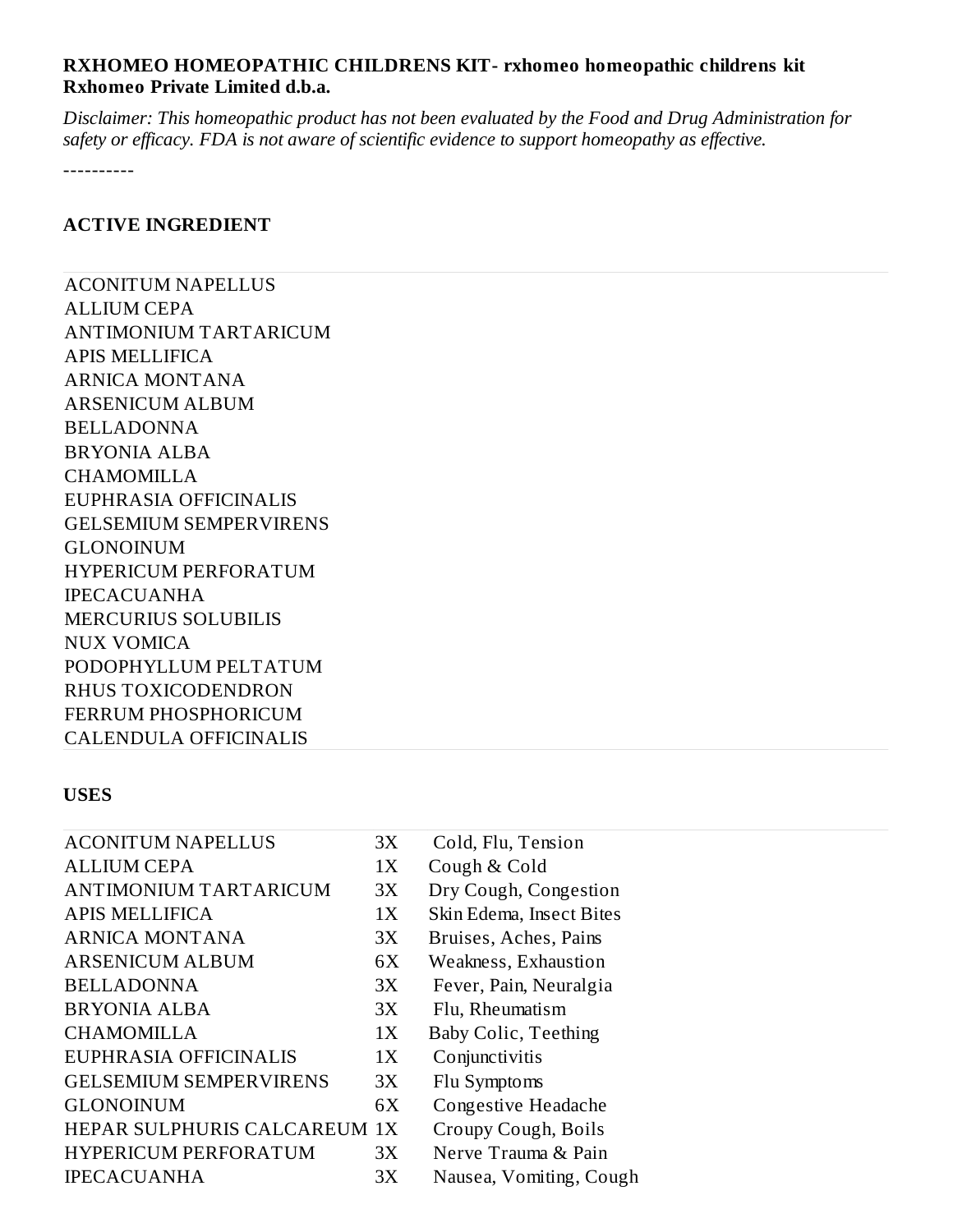| <b>MERCURIUS SOLUBILIS</b> | 6X | Sore Throat, Anemia                                              |
|----------------------------|----|------------------------------------------------------------------|
| <b>NUX VOMICA</b>          | 3X | Indigestion, Cold, Anxiety                                       |
| PODOPHYLLUM PELTATUM       | 3X | <b>Biliousness</b>                                               |
| RHUS TOXICODENDRON         | 3X | Backache, Urticaria                                              |
| <b>FERRUM PHOSPHORICUM</b> |    | 1X Fever, Inflammation                                           |
| <b>CALENDULA OFF GEL</b>   |    | TINC Minor cuts, scrapes, burns, skin irritation and diaper rash |

# **INDICATIONS**

Condition listed above or as directed by the physician

### **DOSAGE**

#### **PELLETS included in the Kit**

Adults- Take 4 or 6 Pellets by mouth, three times daily or as suggested by physician. Children 2 years and older- take 1/2 the adult dose.

#### **TABLETS included in the Kit**

Adults- Take 4 or 6 Tablets by mouth, three times daily or as suggested by physician. Children 2 years and older- take 1/2 the adult dose.

#### **GEL OINTMENT included in the Kit**

Apply a thin layer of Gel to the affected area, repeat 3 times a day or as needed.

# **WARNINGS**

This product is to be used for self-limiting conditions

If symptoms do not improve in 4 days, or worsen, discontinue use and seek assistance of health professional

Keep this and all medication out of reach of children

Do not use if capseal is broken or missing. Close the cap tightly after use.

# **INACTIVE INGREDIENTS**

Sucrose for Pellets.

Aloe Vera Gel for Ointment

#### **STORAGE**

Store in a cool dark place

# **QUESTIONS OR COMMENTS**

www.Rxhomeo.com | 1.888.2796642 | info@rxhomeo.com Rxhomeo, Inc 9415 Burnet Road, Suite 312, Austin, TX 78758

# **PACKAGE LABEL.PRINCIPAL DISPLAY PANEL**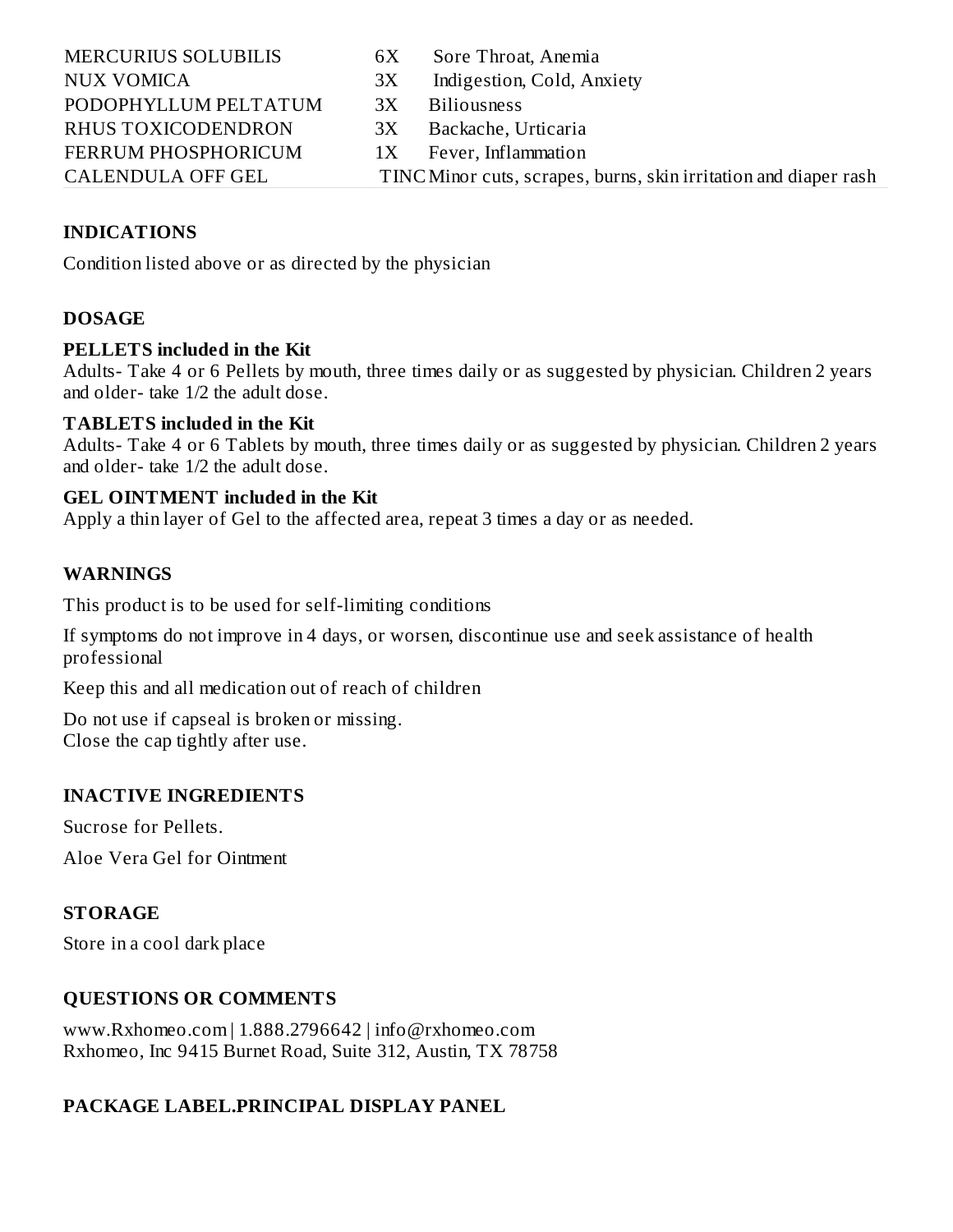|                                                                                                                                                                                                                                                                                                  | <b>RXHOMEO HOMEOPATHIC CHILDREN'S KIT</b><br>Contains 20 essential Homeopathic Single Remedies useful for Family<br>Homeopathic Children's Kit is designed by our team of homeopathic professionals to help<br>you treat children at home when they suffer with minor health care problems and growing<br>pains. Kit contains 20 most essential homeopathic single remedies which help in treating<br>Baby colic, Chest congestion, Common cold, Conjunctivitis, Constipation, Cough, Dry cough,<br>Ear ache, Fever, Flu symptoms, Indigestion, Inflammations, Insect bites, Nerve trauma,<br>Neuralgic pain, Pains, Skin edema, Sore throat, Swollen tonsils, Teething troubles,<br>Toothache, Wound healing and many more ailments.<br>• Free reference book • Free kit container<br>• Free Shipping if ordered online at Rxhomeo.com<br>Distributed in the US by Rxhomeo, Inc.<br>$\bullet$<br>9415 Burnet Road, Suite 312, Austin TX, 78758<br>Holyten Manufactured by Rxhomeo Private Limited<br>"Indradhanush", 4-1-424 to 426.<br>Bank Street, Abids, Hyderabad #500001 India<br>Manufactured according to the Homoeopathic Pharmacopoeia of the United States.<br>Facility Establishment Identifier 3005269310 | HAAPY N<br>HOMEOPATHIC                                                                                                                                                                                                                                                                                  | ном∈о                                                                                                                                                                                                      | 30C - Cold, Flu, Tension<br>1. Aconitum Nap<br>2. Allium Cepa<br>30C - Cough & Cold<br>3. Antim Tart<br>30C - Dry cough, congestion<br>30C - Skin Edema, Insect bites<br>4. Apis Mel<br>5. Arsenic Alb<br>30C - Cold, Cough, Food poisoning<br>6. Belladonna<br>30C - Fever, Pain, Neuralgia<br>7. Calcarea Phos 6X - Tardy Dentition<br>30C - Weak Digestion<br>8. Carbo Veg<br>30C - Baby Colic, Teething<br>9. Chamomilla<br>10. Euphrasia Off<br>30C - Conjunctivitis<br>6X - Fever, Inflammation<br>11. Ferrum Phos<br>12. Gelsemium<br>30C - Flu Symptoms<br>13. Glonine<br>30C - Summer Complaints<br>14. Hypericum Perf 30C - Nerve Trauma and Pain | 15. lpecauc                                                                                                                                                      | <b>RXHOMEO HOMEOPATHIC CHILDREN'S KIT</b><br>Contains 20 essential Homeopathic Single Remedies useful for Family<br>Each Single remedy is marked by the following key indications:<br>30C - Vomitings<br>16. Magnesia Phos 6X - Neuralgic Pain<br>17. Mercurius Sol 30C - Sore Throat, Anemia<br>30C - Indigestion, Cold, Anxiety<br>18. Nux Vomica<br>19, Plantago Major 30C - Ear and Toothache<br>30C - Backache, Trticaria<br>20. Rhus Tox<br>Generic homeopathic single remedy<br>absolutely safe for kids and easy to use<br>> 100% Natural<br>Mo Side Effects<br>Soft Tablets or Pellets Dissolve Instantly |
|--------------------------------------------------------------------------------------------------------------------------------------------------------------------------------------------------------------------------------------------------------------------------------------------------|------------------------------------------------------------------------------------------------------------------------------------------------------------------------------------------------------------------------------------------------------------------------------------------------------------------------------------------------------------------------------------------------------------------------------------------------------------------------------------------------------------------------------------------------------------------------------------------------------------------------------------------------------------------------------------------------------------------------------------------------------------------------------------------------------------------------------------------------------------------------------------------------------------------------------------------------------------------------------------------------------------------------------------------------------------------------------------------------------------------------------------------------------------------------------------------------------------------------|---------------------------------------------------------------------------------------------------------------------------------------------------------------------------------------------------------------------------------------------------------------------------------------------------------|------------------------------------------------------------------------------------------------------------------------------------------------------------------------------------------------------------|-------------------------------------------------------------------------------------------------------------------------------------------------------------------------------------------------------------------------------------------------------------------------------------------------------------------------------------------------------------------------------------------------------------------------------------------------------------------------------------------------------------------------------------------------------------------------------------------------------------------------------------------------------------|------------------------------------------------------------------------------------------------------------------------------------------------------------------|--------------------------------------------------------------------------------------------------------------------------------------------------------------------------------------------------------------------------------------------------------------------------------------------------------------------------------------------------------------------------------------------------------------------------------------------------------------------------------------------------------------------------------------------------------------------------------------------------------------------|
| HOMEO<br>RXHOMEO HOMEOPATHIC CHILDREN'S KIT<br>Contains 20 essential Homeopathic Single Remedies useful for Family<br>Contains 20 essential Homeopathic<br>Single Remedies useful for Children<br>• Free reference book • Free kit container<br>• Free Shipping if ordered online at Rxhomeo.com | Warnings : This kit is to be used<br>for self-limiting conditions. If<br>symptoms do not improve in 4<br>days or worsen, discontinue use<br>and seek assistance of a health<br>professional<br>> As with any drug, if you are<br>pregnant or nursing a baby<br>seek professional advise<br>before taking any remedy from<br>this kit<br>> Keep this and all medicine out<br>of reach of children<br>> Store in a cool dark place<br>Do not use if cap seal of<br>remedy pack is broken or<br>missing<br>> Close cap tightly after use.                                                                                                                                                                                                                                                                                                                                                                                                                                                                                                                                                                                                                                                                                 | <b>HOMEO</b><br>RXHOMEO HOMEOPATHIC CHILDREN'S KIT<br>Contains 20 essential Homeopathic Single Remedies useful for Family<br>Contains 20 essential Homeopathic<br>Single Remedies useful for Children<br>• Free reference book • Free kit container<br>• Free Shipping if ordered online at Rxhomeo.com | Bank Street, Abids, Hyderabad #500001 India                                                                                                                                                                | Distributed in the US by Rxhomeo, Inc 9415 Burnet Road, Suite 312, Austin TX, 78758<br>Manufactured by Rxhomeo Private Limited "Indradhanush", 4-1-424 to 426,                                                                                                                                                                                                                                                                                                                                                                                                                                                                                              |                                                                                                                                                                  |                                                                                                                                                                                                                                                                                                                                                                                                                                                                                                                                                                                                                    |
| HOMEO<br>RXHOMEO HOMEOPATHIC CHILDREN'S KIT<br>Contains 20 essential Homeopathic Single Remedies useful for Family<br>Contains 20 essential Homeopathic<br>Single Remedies useful for Children<br>• Free reference book • Free kit container<br>• Free Shipping if ordered online at Rxhomeo.com | Generic homeopathic single remedy<br>absolutely safe for kids and easy to use<br>> 100% Natural<br>Mo Side Effects<br>> Soft Tablets or Pellets Dissolve Instantly                                                                                                                                                                                                                                                                                                                                                                                                                                                                                                                                                                                                                                                                                                                                                                                                                                                                                                                                                                                                                                                     | <b>RXHOMEO HOMEOPATHIC CHILDREN'S KIT</b><br>Contains 20 essential Homeopathic Single Remedies useful for Family<br>Contains 20 essential Homeopathic<br>Single Remedies useful for Children<br>• Free reference book • Free kit container<br>• Free Shipping if ordered online at Rxhomeo.com          | 1. Aconitum Nap<br>2. Allium Cepa<br>3. Antim Tart<br>4. Apis Mel<br>30C<br>5. Arsenic Alb<br>6. Belladonna<br>7. Calcarea Phos 6X - Tardy Dentition<br>8. Carbo Veg<br>9. Chamomilla<br>10. Euphrasia Off | Each Single Remedy is marked by the following key indications:<br>30C - Cold, Flu, Tension<br>30C - Cough & Cold<br>30C - Dry cough, congestion<br>- Skin Edema, Insect bites<br>30C - Cold, Cough, Food poisoning<br>30C - Fever, Pain, Neuralgia<br>30C - Weak Digestion<br>30C - Baby Colic, Teething<br>30C - Conjunctivitis<br>All remedies are packed in light weight and compact container and comes with a self-help book.<br>If you run out of any of these remedies, no need to order the entire kit again, you can simply order refills at Rxhomeo.com.                                                                                          | 11. Ferrum Phos<br>12. Gelsemium<br>13. Glonine<br>15. Ipecauc<br>16. Magnesia Phos<br>17. Mercurius Sol<br>18. Nux Vomica<br>19. Plantago Major<br>20. Rhus Tox | 6X - Fever, Inflammation<br>30C - Flu Symptoms<br>30C - Summer Complaints<br>14. Hypericum Perf 30C - Nerve Trauma and Pain<br>30C - Vomitings<br>6X - Neuralgic Pain<br>30C - Sore Throat, Anemia<br>30C - Indigestion, Cold, Anxiety<br>30C - Ear and Toothache<br>30C - Backache, Trticaria                                                                                                                                                                                                                                                                                                                     |

|                                |                                       | <b>RXHOMEO HOMEOPATHIC CHILDRENS KIT</b> |                               |                           |
|--------------------------------|---------------------------------------|------------------------------------------|-------------------------------|---------------------------|
|                                | rxhomeo homeopathic childrens kit kit |                                          |                               |                           |
|                                |                                       |                                          |                               |                           |
|                                | <b>Product Information</b>            |                                          |                               |                           |
| HUMAN OTC DRUG<br>Product Type |                                       |                                          | Item Code (Source)            | NDC:15631-2452            |
|                                |                                       |                                          |                               |                           |
| <b>Packaging</b>               |                                       |                                          |                               |                           |
| #                              | <b>Item Code</b>                      | <b>Package Description</b>               | <b>Marketing Start Date</b>   | <b>Marketing End Date</b> |
|                                | 1 NDC:15631-2452-4                    | 1 in 1 CONTAINER                         | 06/01/2016                    |                           |
|                                |                                       |                                          |                               |                           |
|                                | <b>Quantity of Parts</b>              |                                          |                               |                           |
| Part#                          |                                       | <b>Package Quantity</b>                  | <b>Total Product Quantity</b> |                           |
| Part 1                         |                                       |                                          | 1                             |                           |
| Part 2                         |                                       |                                          | $\mathbf{1}$                  |                           |
| Part 3                         |                                       |                                          | $\mathbf{1}$                  |                           |
| Part 4                         |                                       |                                          | $\mathbf{1}$                  |                           |
| Part 5                         |                                       |                                          | $\mathbf{1}$                  |                           |
| Part 6                         |                                       |                                          | $\mathbf{1}$                  |                           |
| Part 7                         |                                       |                                          | $\mathbf{1}$                  |                           |
| Part 8                         |                                       |                                          | $\mathbf{1}$                  |                           |
| Part 9                         |                                       |                                          | $\mathbf{1}$                  |                           |
| Part<br>10                     |                                       |                                          | $\mathbf{1}$                  |                           |

1

**10**

**Pa rt 11**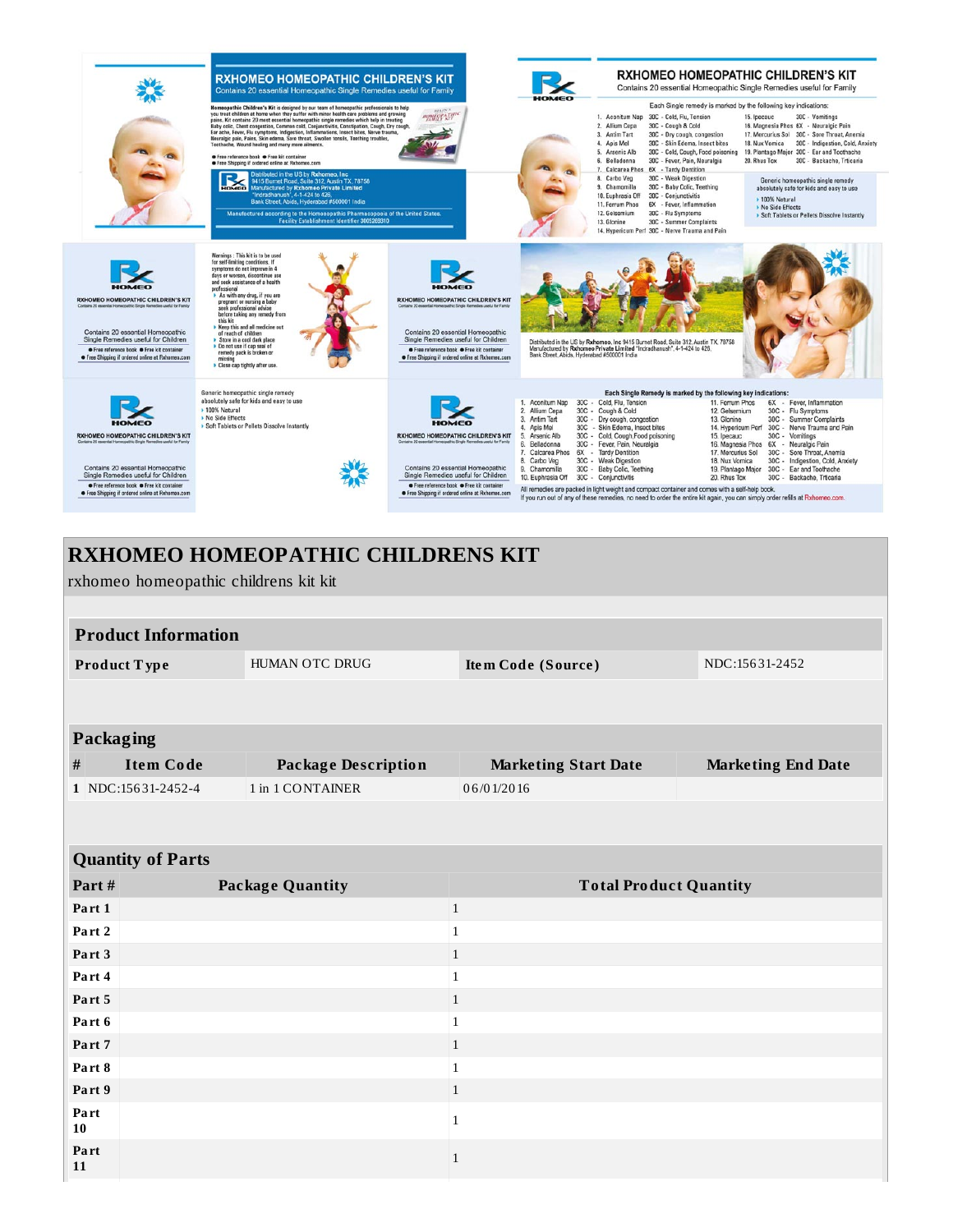| Part<br>12              |              |
|-------------------------|--------------|
| Part<br>13              | $\mathbf{1}$ |
| Part<br>14              |              |
| Part<br>15              | $\mathbf{1}$ |
| Part<br>$16\phantom{.}$ |              |
| Part<br>17              | $\mathbf{1}$ |
| Part<br>18              |              |
| Part<br>19              | 1            |
| Part<br>20              |              |
|                         |              |

# **Part 1 of 20**

# **ACONITUM NAPELLUS**

aconitum napellus pellet

# **Product Information**

| Item Code (Source)      | NDC:15631-0005 |
|-------------------------|----------------|
| Route of Administration | ORAL           |

| <b>Active Ingredient/Active Moiety</b> |                                                                            |                             |                           |            |
|----------------------------------------|----------------------------------------------------------------------------|-----------------------------|---------------------------|------------|
|                                        | <b>Ingredient Name</b>                                                     |                             | <b>Basis of Strength</b>  | Strength   |
|                                        | ACONITUM NAPELLUS (UNII: U0NQ8555JD) (ACONITUM NAPELLUS - UNII:U0NQ8555JD) |                             | <b>ACONITUM NAPELLUS</b>  | $3 [hp_X]$ |
|                                        |                                                                            |                             |                           |            |
|                                        |                                                                            |                             |                           |            |
| <b>Inactive Ingredients</b>            |                                                                            |                             |                           |            |
|                                        | <b>Ingredient Name</b>                                                     |                             | Strength                  |            |
| SUCROSE (UNII: C151H8 M554)            |                                                                            |                             |                           |            |
|                                        |                                                                            |                             |                           |            |
|                                        |                                                                            |                             |                           |            |
|                                        |                                                                            |                             |                           |            |
| <b>Marketing Information</b>           |                                                                            |                             |                           |            |
| <b>Marketing Category</b>              | <b>Application Number or Monograph Citation</b>                            | <b>Marketing Start Date</b> | <b>Marketing End Date</b> |            |
| unapproved homeopathic                 |                                                                            |                             |                           |            |
|                                        |                                                                            |                             |                           |            |
|                                        |                                                                            |                             |                           |            |
| Part 2 of 20                           |                                                                            |                             |                           |            |

# **ALLIUM CEPA**

allium cepa pellet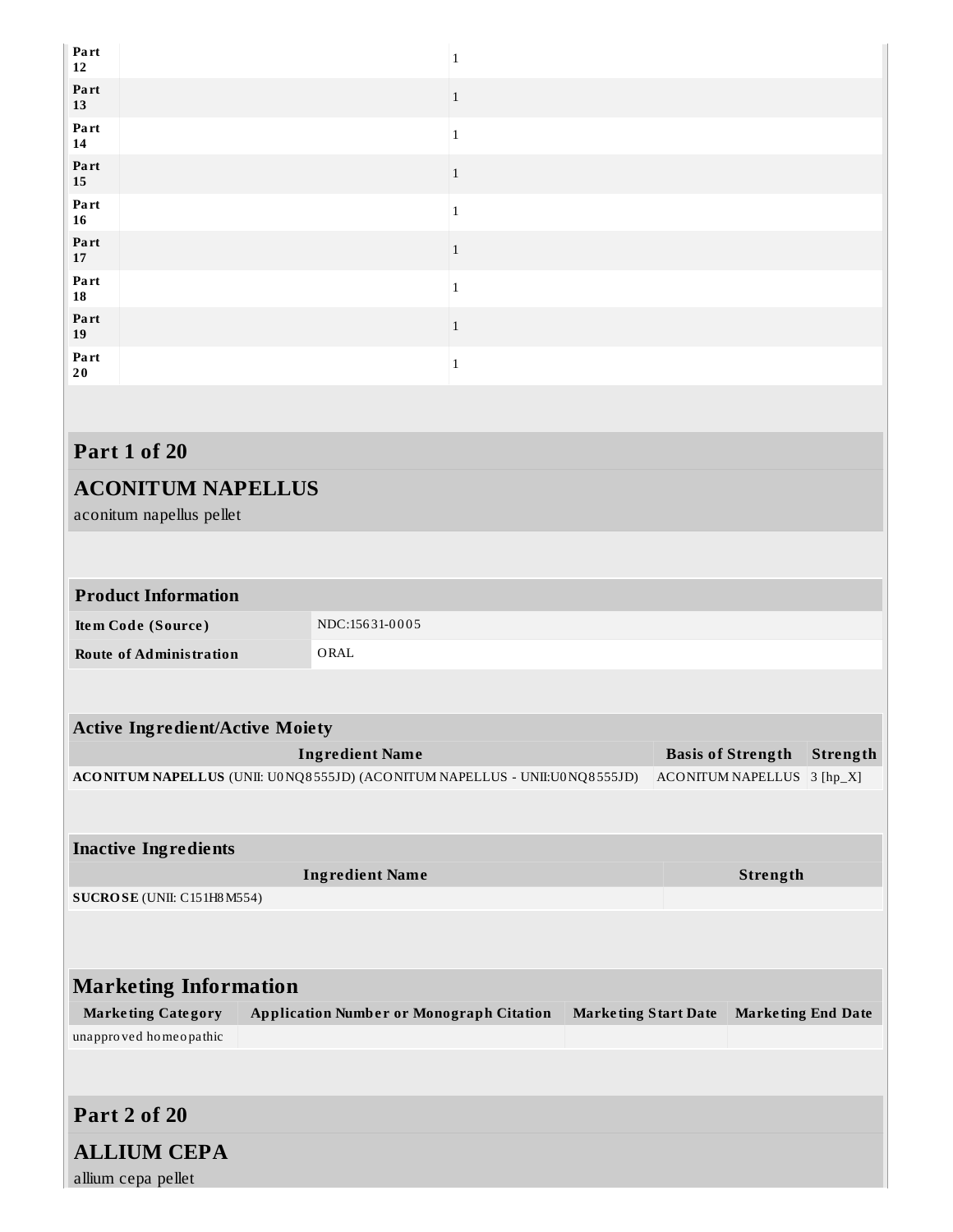| <b>Product Information</b>                         |                                                                      |              |                                       |                           |            |
|----------------------------------------------------|----------------------------------------------------------------------|--------------|---------------------------------------|---------------------------|------------|
| Item Code (Source)                                 | NDC:15631-0015                                                       |              |                                       |                           |            |
| <b>Route of Administration</b>                     | ORAL                                                                 |              |                                       |                           |            |
|                                                    |                                                                      |              |                                       |                           |            |
| <b>Active Ingredient/Active Moiety</b>             |                                                                      |              |                                       |                           |            |
|                                                    | <b>Ingredient Name</b>                                               |              | <b>Basis of Strength</b>              |                           | Strength   |
| ONION (UNII: 492225Q21H) (ONION - UNII:492225Q21H) |                                                                      | <b>ONION</b> |                                       | $1$ [hp_X]                |            |
|                                                    |                                                                      |              |                                       |                           |            |
|                                                    |                                                                      |              |                                       |                           |            |
| <b>Inactive Ingredients</b>                        | <b>Ingredient Name</b>                                               |              |                                       | Strength                  |            |
| SUCROSE (UNII: C151H8 M554)                        |                                                                      |              |                                       |                           |            |
|                                                    |                                                                      |              |                                       |                           |            |
|                                                    |                                                                      |              |                                       |                           |            |
| <b>Marketing Information</b>                       |                                                                      |              |                                       |                           |            |
| <b>Marketing Category</b>                          | <b>Application Number or Monograph Citation</b>                      |              | <b>Marketing Start Date</b>           | <b>Marketing End Date</b> |            |
| unapproved homeopathic                             |                                                                      |              |                                       |                           |            |
|                                                    |                                                                      |              |                                       |                           |            |
|                                                    |                                                                      |              |                                       |                           |            |
| <b>Part 3 of 20</b>                                |                                                                      |              |                                       |                           |            |
| <b>ANTIMONIUM TARTARICUM</b>                       |                                                                      |              |                                       |                           |            |
| antimonium tartaricum pellet                       |                                                                      |              |                                       |                           |            |
|                                                    |                                                                      |              |                                       |                           |            |
|                                                    |                                                                      |              |                                       |                           |            |
| <b>Product Information</b>                         |                                                                      |              |                                       |                           |            |
| Item Code (Source)                                 | NDC:15631-0038                                                       |              |                                       |                           |            |
| <b>Route of Administration</b>                     | ORAL                                                                 |              |                                       |                           |            |
|                                                    |                                                                      |              |                                       |                           |            |
| <b>Active Ingredient/Active Moiety</b>             |                                                                      |              |                                       |                           |            |
|                                                    | <b>Ingredient Name</b>                                               |              | <b>Basis of Strength</b>              |                           | Strength   |
| - UNII:069647RPT5)                                 | ANTIMONY POTASSIUM TARTRATE (UNII: DL6OZ476V3) (ANTIMONY CATION (3+) |              | ANTIMONY POTASSIUM<br><b>TARTRATE</b> |                           | $3 [hp_X]$ |
|                                                    |                                                                      |              |                                       |                           |            |
|                                                    |                                                                      |              |                                       |                           |            |
| <b>Inactive Ingredients</b>                        |                                                                      |              |                                       |                           |            |
|                                                    | <b>Ingredient Name</b>                                               |              |                                       | Strength                  |            |
| SUCROSE (UNII: C151H8 M554)                        |                                                                      |              |                                       |                           |            |
|                                                    |                                                                      |              |                                       |                           |            |
|                                                    |                                                                      |              |                                       |                           |            |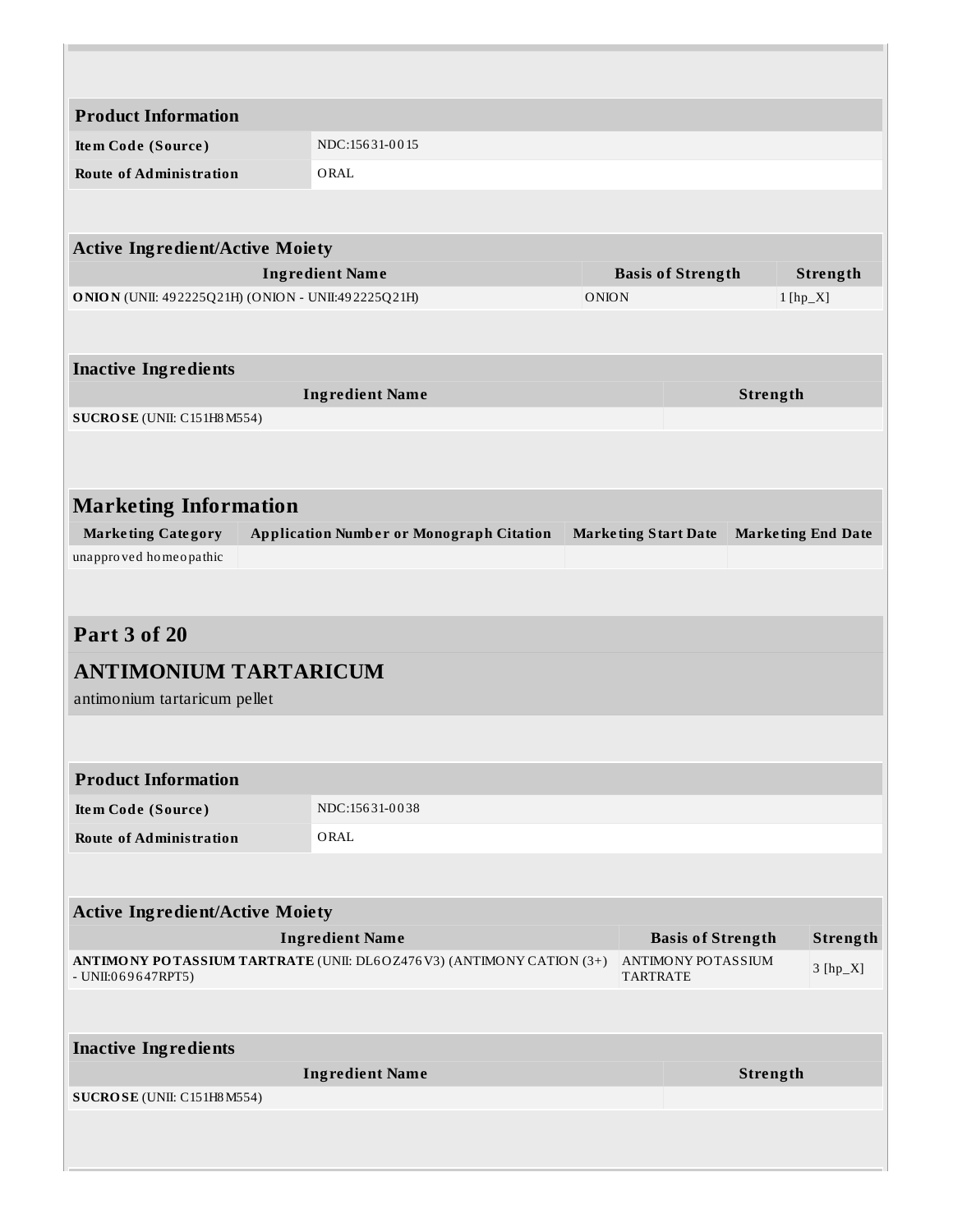| <b>Marketing Information</b>           |                                                                              |                             |                          |                          |                           |
|----------------------------------------|------------------------------------------------------------------------------|-----------------------------|--------------------------|--------------------------|---------------------------|
| <b>Marketing Category</b>              | <b>Application Number or Monograph Citation</b>                              | <b>Marketing Start Date</b> |                          |                          | <b>Marketing End Date</b> |
| unapproved homeopathic                 |                                                                              |                             |                          |                          |                           |
|                                        |                                                                              |                             |                          |                          |                           |
| Part 4 of 20                           |                                                                              |                             |                          |                          |                           |
| <b>APIS MELLIFICA</b>                  |                                                                              |                             |                          |                          |                           |
| apis mellifica pellet                  |                                                                              |                             |                          |                          |                           |
|                                        |                                                                              |                             |                          |                          |                           |
| <b>Product Information</b>             |                                                                              |                             |                          |                          |                           |
| Item Code (Source)                     | NDC:15631-0039                                                               |                             |                          |                          |                           |
| <b>Route of Administration</b>         | ORAL                                                                         |                             |                          |                          |                           |
|                                        |                                                                              |                             |                          |                          |                           |
| <b>Active Ingredient/Active Moiety</b> |                                                                              |                             |                          |                          |                           |
|                                        | <b>Ingredient Name</b>                                                       |                             | <b>Basis of Strength</b> |                          | Strength                  |
|                                        | APIS MELLIFERA (UNII: 7S82P3R43Z) (APIS MELLIFERA - UNII:7S82P3R43Z)         |                             | <b>APIS MELLIFERA</b>    |                          | $1$ [hp_X]                |
|                                        |                                                                              |                             |                          |                          |                           |
|                                        |                                                                              |                             |                          |                          |                           |
| <b>Inactive Ingredients</b>            |                                                                              |                             |                          |                          |                           |
|                                        | <b>Ingredient Name</b>                                                       |                             |                          | Strength                 |                           |
| SUCROSE (UNII: C151H8 M554)            |                                                                              |                             |                          |                          |                           |
|                                        |                                                                              |                             |                          |                          |                           |
| <b>Marketing Information</b>           |                                                                              |                             |                          |                          |                           |
| <b>Marketing Category</b>              | <b>Application Number or Monograph Citation</b>                              | <b>Marketing Start Date</b> |                          |                          | <b>Marketing End Date</b> |
| unapproved homeopathic                 |                                                                              |                             |                          |                          |                           |
|                                        |                                                                              |                             |                          |                          |                           |
|                                        |                                                                              |                             |                          |                          |                           |
| <b>Part 5 of 20</b>                    |                                                                              |                             |                          |                          |                           |
| <b>ARSENICUM ALBUM</b>                 |                                                                              |                             |                          |                          |                           |
| arsenicum album pellet                 |                                                                              |                             |                          |                          |                           |
|                                        |                                                                              |                             |                          |                          |                           |
| <b>Product Information</b>             |                                                                              |                             |                          |                          |                           |
| Item Code (Source)                     | NDC:15631-0050                                                               |                             |                          |                          |                           |
| <b>Route of Administration</b>         | ORAL                                                                         |                             |                          |                          |                           |
|                                        |                                                                              |                             |                          |                          |                           |
|                                        |                                                                              |                             |                          |                          |                           |
| <b>Active Ingredient/Active Moiety</b> |                                                                              |                             |                          |                          |                           |
|                                        | <b>Ingredient Name</b>                                                       |                             |                          | <b>Basis of Strength</b> | <b>Strength</b>           |
|                                        | ARSENIC TRIO XIDE (UNII: S7V92P67HO) (ARSENIC CATION (3+) - UNII:C96613F5AV) |                             | ARSENIC TRIOXIDE         |                          | $6$ [hp_X]                |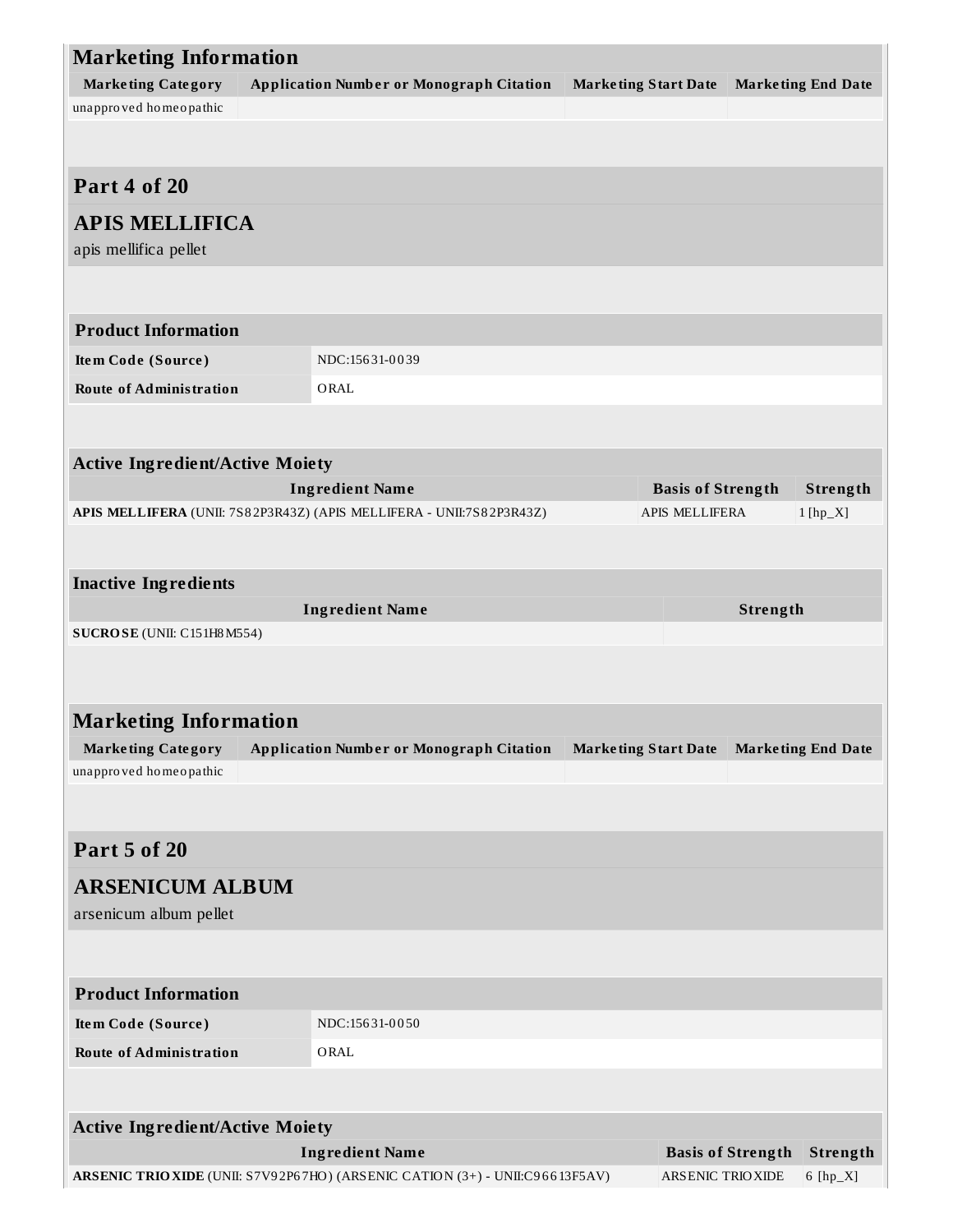| <b>Inactive Ingredients</b>            |                                                                       |                             |                                      |
|----------------------------------------|-----------------------------------------------------------------------|-----------------------------|--------------------------------------|
|                                        | <b>Ingredient Name</b>                                                |                             | Strength                             |
| SUCROSE (UNII: C151H8M554)             |                                                                       |                             |                                      |
|                                        |                                                                       |                             |                                      |
|                                        |                                                                       |                             |                                      |
| <b>Marketing Information</b>           |                                                                       |                             |                                      |
| <b>Marketing Category</b>              | <b>Application Number or Monograph Citation</b>                       | <b>Marketing Start Date</b> | <b>Marketing End Date</b>            |
| unapproved homeopathic                 |                                                                       |                             |                                      |
|                                        |                                                                       |                             |                                      |
|                                        |                                                                       |                             |                                      |
| Part 6 of 20                           |                                                                       |                             |                                      |
| <b>ARNICA MONTANA</b>                  |                                                                       |                             |                                      |
| arnica montana pellet                  |                                                                       |                             |                                      |
|                                        |                                                                       |                             |                                      |
| <b>Product Information</b>             |                                                                       |                             |                                      |
|                                        |                                                                       |                             |                                      |
| Item Code (Source)                     | NDC:15631-0049                                                        |                             |                                      |
| <b>Route of Administration</b>         | ORAL                                                                  |                             |                                      |
|                                        |                                                                       |                             |                                      |
| <b>Active Ingredient/Active Moiety</b> |                                                                       |                             |                                      |
|                                        | <b>Ingredient Name</b>                                                |                             | <b>Basis of Strength</b><br>Strength |
|                                        | ARNICA MONTANA (UNII: O80TY208ZW) (ARNICA MONTANA - UNII: O80TY208ZW) |                             | <b>ARNICA MONTANA</b><br>$3 [hp_X]$  |
|                                        |                                                                       |                             |                                      |
| <b>Inactive Ingredients</b>            |                                                                       |                             |                                      |
|                                        | <b>Ingredient Name</b>                                                |                             | Strength                             |
| SUCROSE (UNII: C151H8 M554)            |                                                                       |                             |                                      |
|                                        |                                                                       |                             |                                      |
|                                        |                                                                       |                             |                                      |
| <b>Marketing Information</b>           |                                                                       |                             |                                      |
| <b>Marketing Category</b>              | <b>Application Number or Monograph Citation</b>                       | <b>Marketing Start Date</b> | <b>Marketing End Date</b>            |
| unapproved homeopathic                 |                                                                       |                             |                                      |
|                                        |                                                                       |                             |                                      |
|                                        |                                                                       |                             |                                      |
| Part 7 of 20                           |                                                                       |                             |                                      |
| <b>BELLADONNA</b>                      |                                                                       |                             |                                      |
| belladonna pellet                      |                                                                       |                             |                                      |
|                                        |                                                                       |                             |                                      |
|                                        |                                                                       |                             |                                      |
| <b>Product Information</b>             |                                                                       |                             |                                      |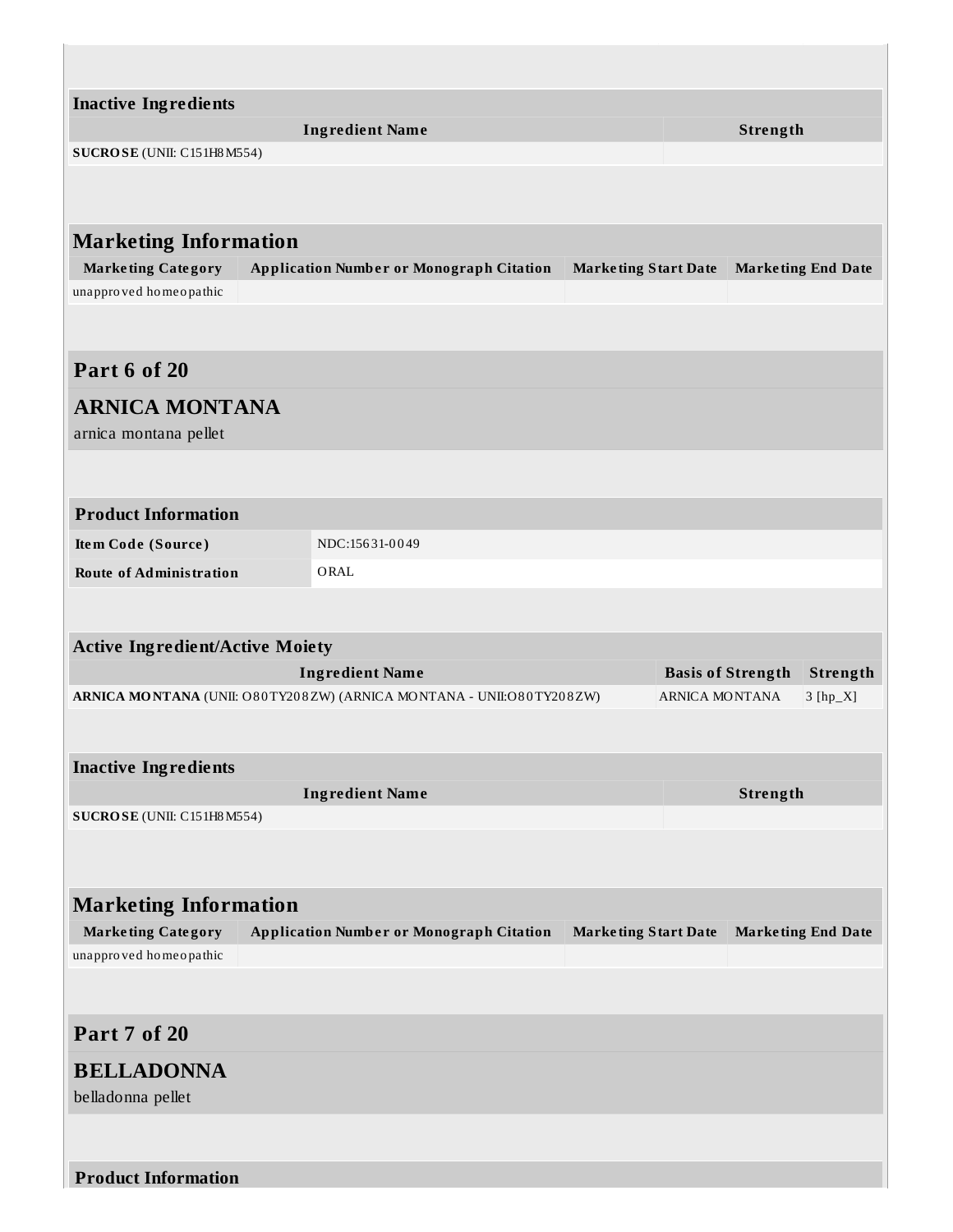| Item Code (Source)                                  | NDC:15631-0076                                                                      |                             |                          |                           |            |
|-----------------------------------------------------|-------------------------------------------------------------------------------------|-----------------------------|--------------------------|---------------------------|------------|
| <b>Route of Administration</b>                      | ORAL                                                                                |                             |                          |                           |            |
|                                                     |                                                                                     |                             |                          |                           |            |
|                                                     |                                                                                     |                             |                          |                           |            |
| <b>Active Ingredient/Active Moiety</b>              |                                                                                     |                             |                          |                           |            |
|                                                     | <b>Ingredient Name</b><br>ATROPA BELLADONNA (UNII: WQZ3G9PF0H) (ATROPA BELLADONNA - |                             | <b>ATROPA</b>            | <b>Basis of Strength</b>  | Strength   |
| UNII: WQZ3G9 PF0H)                                  |                                                                                     |                             | <b>BELLADONNA</b>        |                           | $3 [hp_X]$ |
|                                                     |                                                                                     |                             |                          |                           |            |
| <b>Inactive Ingredients</b>                         |                                                                                     |                             |                          |                           |            |
|                                                     | <b>Ingredient Name</b>                                                              |                             |                          | Strength                  |            |
| SUCROSE (UNII: C151H8 M554)                         |                                                                                     |                             |                          |                           |            |
|                                                     |                                                                                     |                             |                          |                           |            |
|                                                     |                                                                                     |                             |                          |                           |            |
| <b>Marketing Information</b>                        |                                                                                     |                             |                          |                           |            |
| <b>Marketing Category</b>                           | <b>Application Number or Monograph Citation</b>                                     | <b>Marketing Start Date</b> |                          | <b>Marketing End Date</b> |            |
| unapproved homeopathic                              |                                                                                     |                             |                          |                           |            |
|                                                     |                                                                                     |                             |                          |                           |            |
|                                                     |                                                                                     |                             |                          |                           |            |
| Part 8 of 20                                        |                                                                                     |                             |                          |                           |            |
| <b>BRYONIA ALBA</b>                                 |                                                                                     |                             |                          |                           |            |
| bryonia alba pellet                                 |                                                                                     |                             |                          |                           |            |
|                                                     |                                                                                     |                             |                          |                           |            |
|                                                     |                                                                                     |                             |                          |                           |            |
| <b>Product Information</b>                          |                                                                                     |                             |                          |                           |            |
| Item Code (Source)                                  | NDC:15631-0087                                                                      |                             |                          |                           |            |
| <b>Route of Administration</b>                      | ORAL                                                                                |                             |                          |                           |            |
|                                                     |                                                                                     |                             |                          |                           |            |
|                                                     |                                                                                     |                             |                          |                           |            |
| <b>Active Ingredient/Active Moiety</b>              | <b>Ingredient Name</b>                                                              |                             | <b>Basis of Strength</b> |                           | Strength   |
|                                                     | BRYONIA ALBA ROOT (UNII: T7J046 YI2B) (BRYONIA ALBA ROOT - UNII:T7J046 YI2B)        |                             | <b>BRYONIA ALBA ROOT</b> |                           | $3 [hp_X]$ |
|                                                     |                                                                                     |                             |                          |                           |            |
|                                                     |                                                                                     |                             |                          |                           |            |
| <b>Inactive Ingredients</b>                         |                                                                                     |                             |                          |                           |            |
|                                                     | <b>Ingredient Name</b>                                                              |                             |                          | Strength                  |            |
| SUCROSE (UNII: C151H8 M554)                         |                                                                                     |                             |                          |                           |            |
|                                                     |                                                                                     |                             |                          |                           |            |
|                                                     |                                                                                     |                             |                          |                           |            |
| <b>Marketing Information</b>                        |                                                                                     |                             |                          |                           |            |
| <b>Marketing Category</b><br>unapproved homeopathic | <b>Application Number or Monograph Citation</b>                                     | <b>Marketing Start Date</b> |                          | <b>Marketing End Date</b> |            |
|                                                     |                                                                                     |                             |                          |                           |            |
|                                                     |                                                                                     |                             |                          |                           |            |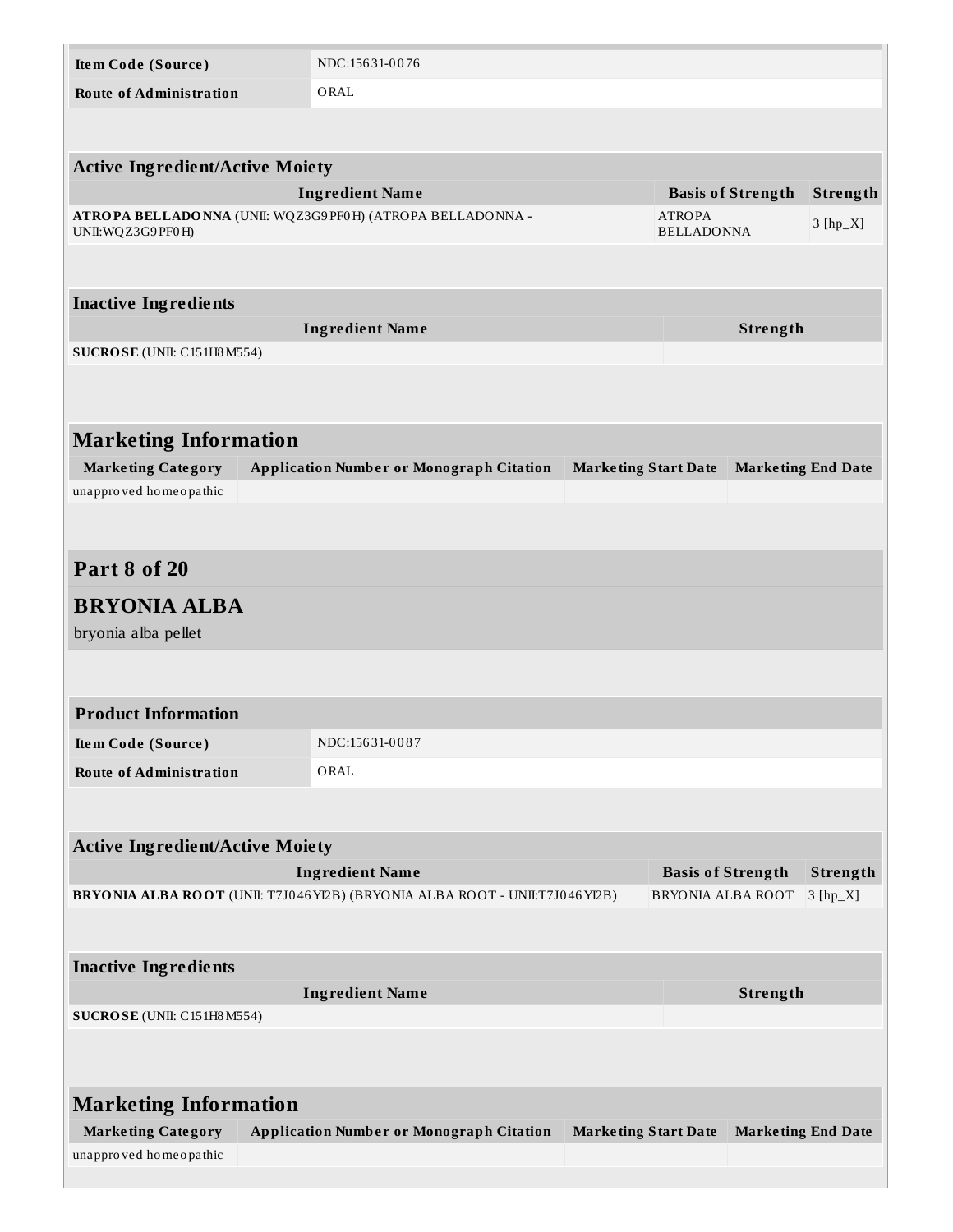# **Part 9 of 20 CHAMOMILLA** chamomilla pellet **Product Information Ite m Code (Source )** NDC:156 31-0 123 **Route of Administration** ORAL **Active Ingredient/Active Moiety Ingredient Name Basis of Strength Strength MATRICARIA RECUTITA** (UNII: G0R4UBI2ZZ) (MATRICARIA RECUTITA - UNII:G0R4UBI2ZZ) MATRICARIA RECUTITA 1 [hp\_X] **Inactive Ingredients Ingredient Name Strength SUCROSE** (UNII: C151H8M554) **Marketing Information Marke ting Category Application Numbe r or Monograph Citation Marke ting Start Date Marke ting End Date** unappro ved homeo pathic **Part 10 of 20 EUPHRASIA OFFICINALIS** euphrasia officinalis pellet **Product Information Ite m Code (Source )** NDC:156 31-0 18 4 **Route of Administration** ORAL **Active Ingredient/Active Moiety Ingredient Name Basis of Strength Strength EUPHRASIA STRICTA** (UNII: C9642I9 1WL) (EUPHRASIA STRICTA - UNII:C9642I9 1WL) EUPHRASIA STRICTA 1 [hp\_X] **Inactive Ingredients Ingredient Name Strength**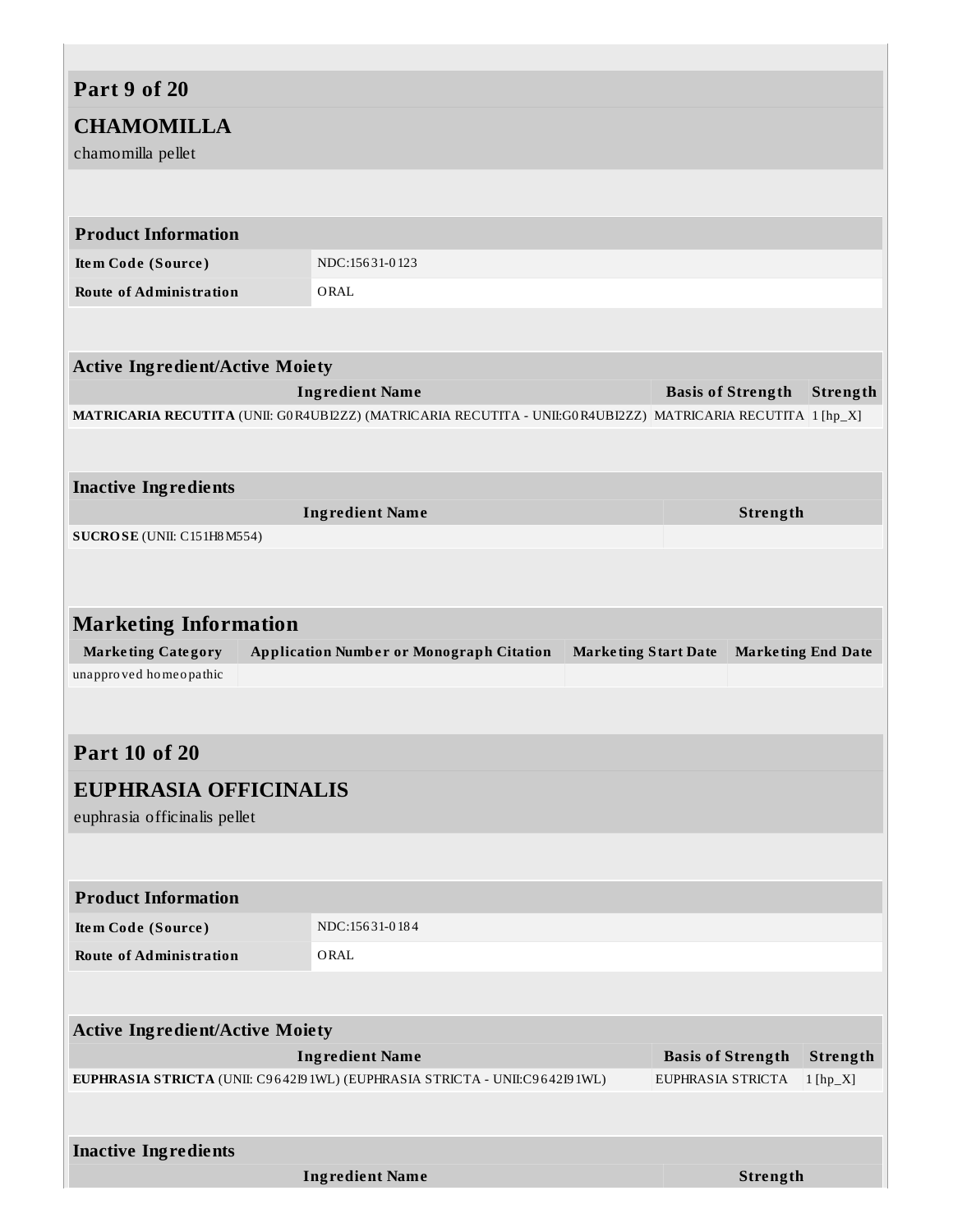| SUCROSE (UNII: C151H8M554)             |                                                            |                                              |                           |            |
|----------------------------------------|------------------------------------------------------------|----------------------------------------------|---------------------------|------------|
|                                        |                                                            |                                              |                           |            |
|                                        |                                                            |                                              |                           |            |
| <b>Marketing Information</b>           |                                                            |                                              |                           |            |
| <b>Marketing Category</b>              | <b>Application Number or Monograph Citation</b>            | <b>Marketing Start Date</b>                  | <b>Marketing End Date</b> |            |
| unapproved homeopathic                 |                                                            |                                              |                           |            |
|                                        |                                                            |                                              |                           |            |
| <b>Part 11 of 20</b>                   |                                                            |                                              |                           |            |
|                                        |                                                            |                                              |                           |            |
| <b>G SEMPERVIRENS</b>                  |                                                            |                                              |                           |            |
| g sempervirens pellet                  |                                                            |                                              |                           |            |
|                                        |                                                            |                                              |                           |            |
| <b>Product Information</b>             |                                                            |                                              |                           |            |
| Item Code (Source)                     | NDC:15631-0589                                             |                                              |                           |            |
| <b>Route of Administration</b>         | ORAL                                                       |                                              |                           |            |
|                                        |                                                            |                                              |                           |            |
|                                        |                                                            |                                              |                           |            |
| <b>Active Ingredient/Active Moiety</b> | <b>Ingredient Name</b>                                     |                                              |                           |            |
|                                        | GELSEMIUM SEMPERVIRENS ROOT (UNII: 639 KR60Q1Q) (GELSEMIUM | <b>Basis of Strength</b><br><b>GELSEMIUM</b> |                           | Strength   |
| SEMPERVIRENS ROOT - UNII:639KR60Q1Q)   |                                                            | SEMPERVIRENS ROOT                            |                           | $3 [hp_X]$ |
|                                        |                                                            |                                              |                           |            |
| <b>Inactive Ingredients</b>            |                                                            |                                              |                           |            |
|                                        |                                                            |                                              |                           |            |
|                                        | <b>Ingredient Name</b>                                     |                                              | Strength                  |            |
| SUCROSE (UNII: C151H8M554)             |                                                            |                                              |                           |            |
|                                        |                                                            |                                              |                           |            |
|                                        |                                                            |                                              |                           |            |
| <b>Marketing Information</b>           |                                                            |                                              |                           |            |
| <b>Marketing Category</b>              | <b>Application Number or Monograph Citation</b>            | <b>Marketing Start Date</b>                  | <b>Marketing End Date</b> |            |
| unapproved homeopathic                 |                                                            |                                              |                           |            |
|                                        |                                                            |                                              |                           |            |
| <b>Part 12 of 20</b>                   |                                                            |                                              |                           |            |
|                                        |                                                            |                                              |                           |            |
| <b>GLONOINUM</b>                       |                                                            |                                              |                           |            |
| glonoinum pellet                       |                                                            |                                              |                           |            |
|                                        |                                                            |                                              |                           |            |
| <b>Product Information</b>             |                                                            |                                              |                           |            |
| Item Code (Source)                     | NDC:15631-0207                                             |                                              |                           |            |
| <b>Route of Administration</b>         | ORAL                                                       |                                              |                           |            |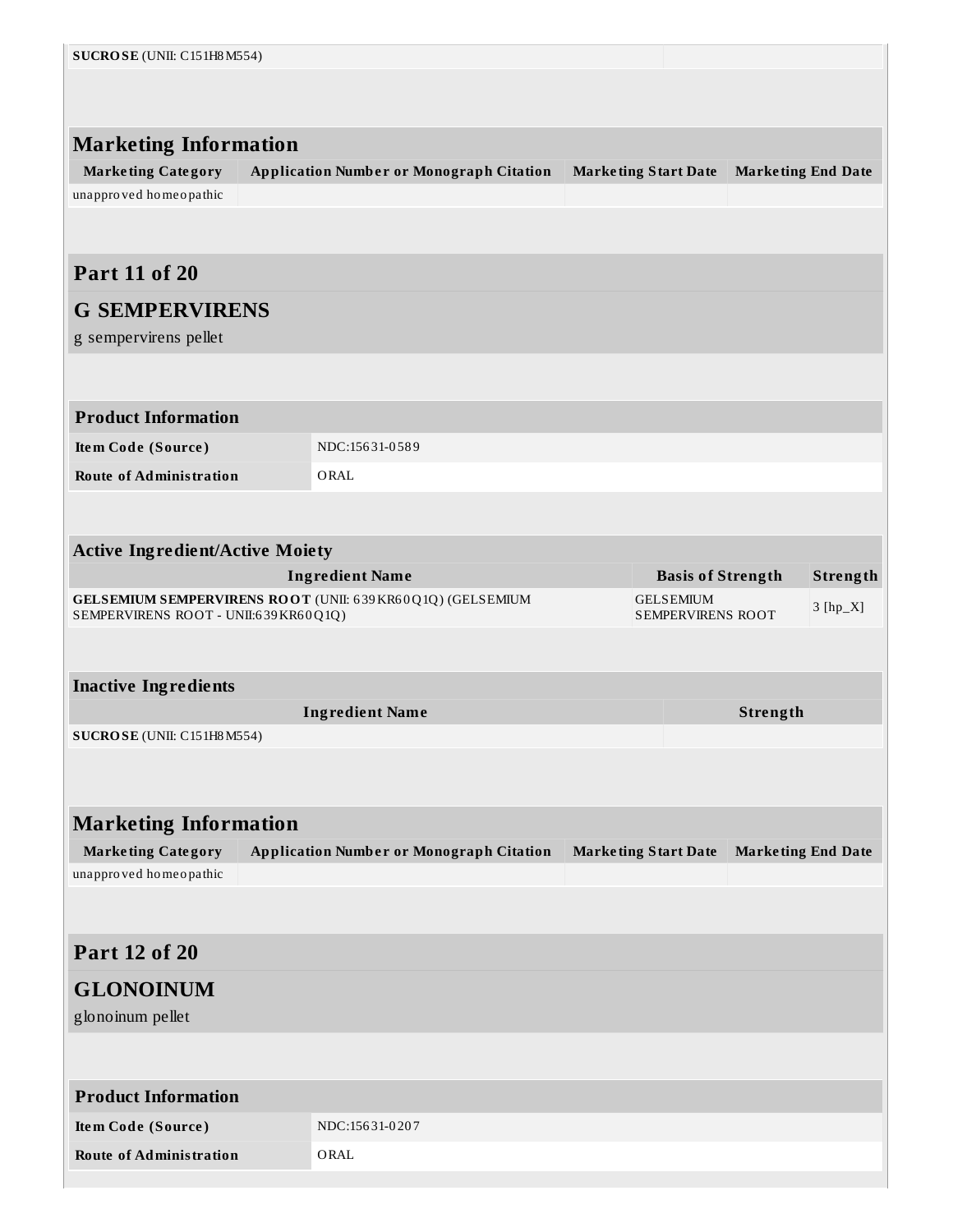| <b>Active Ingredient/Active Moiety</b>                                   |  |                                                                 |                             |                                       |                          |                           |
|--------------------------------------------------------------------------|--|-----------------------------------------------------------------|-----------------------------|---------------------------------------|--------------------------|---------------------------|
| <b>Ingredient Name</b>                                                   |  |                                                                 |                             |                                       | <b>Basis of Strength</b> | Strength                  |
| NITRO GLYCERIN (UNII: G59 M7S0 WS3) (NITRO GLYCERIN - UNII:G59 M7S0 WS3) |  |                                                                 | NITROGLYCERIN               |                                       | 6 [hp_X]                 |                           |
|                                                                          |  |                                                                 |                             |                                       |                          |                           |
|                                                                          |  |                                                                 |                             |                                       |                          |                           |
| <b>Inactive Ingredients</b>                                              |  |                                                                 |                             |                                       |                          |                           |
| SUCROSE (UNII: C151H8M554)                                               |  | <b>Ingredient Name</b>                                          |                             |                                       | Strength                 |                           |
|                                                                          |  |                                                                 |                             |                                       |                          |                           |
|                                                                          |  |                                                                 |                             |                                       |                          |                           |
|                                                                          |  |                                                                 |                             |                                       |                          |                           |
| <b>Marketing Information</b>                                             |  |                                                                 |                             |                                       |                          |                           |
| <b>Marketing Category</b>                                                |  | <b>Application Number or Monograph Citation</b>                 | <b>Marketing Start Date</b> |                                       |                          | <b>Marketing End Date</b> |
| unapproved homeopathic                                                   |  |                                                                 |                             |                                       |                          |                           |
|                                                                          |  |                                                                 |                             |                                       |                          |                           |
|                                                                          |  |                                                                 |                             |                                       |                          |                           |
| <b>Part 13 of 20</b>                                                     |  |                                                                 |                             |                                       |                          |                           |
| <b>HYPERICUM PERFORATUM</b>                                              |  |                                                                 |                             |                                       |                          |                           |
| hypericum perforatum pellet                                              |  |                                                                 |                             |                                       |                          |                           |
|                                                                          |  |                                                                 |                             |                                       |                          |                           |
|                                                                          |  |                                                                 |                             |                                       |                          |                           |
| <b>Product Information</b>                                               |  |                                                                 |                             |                                       |                          |                           |
| Item Code (Source)                                                       |  | NDC:15631-0229                                                  |                             |                                       |                          |                           |
| <b>Route of Administration</b>                                           |  | ORAL                                                            |                             |                                       |                          |                           |
|                                                                          |  |                                                                 |                             |                                       |                          |                           |
|                                                                          |  |                                                                 |                             |                                       |                          |                           |
| <b>Active Ingredient/Active Moiety</b>                                   |  |                                                                 |                             |                                       |                          |                           |
|                                                                          |  | <b>Ingredient Name</b>                                          |                             |                                       | <b>Basis of Strength</b> | Strength                  |
| UNII: XK4IUX8 MNB)                                                       |  | HYPERICUM PERFORATUM (UNII: XK4IUX8MNB) (HYPERICUM PERFORATUM - |                             | <b>HYPERICUM</b><br><b>PERFORATUM</b> |                          | $3 [hp_X]$                |
|                                                                          |  |                                                                 |                             |                                       |                          |                           |
|                                                                          |  |                                                                 |                             |                                       |                          |                           |
| <b>Inactive Ingredients</b>                                              |  |                                                                 |                             |                                       |                          |                           |
|                                                                          |  | <b>Ingredient Name</b>                                          |                             |                                       | Strength                 |                           |
| SUCROSE (UNII: C151H8M554)                                               |  |                                                                 |                             |                                       |                          |                           |
|                                                                          |  |                                                                 |                             |                                       |                          |                           |
|                                                                          |  |                                                                 |                             |                                       |                          |                           |
| <b>Marketing Information</b>                                             |  |                                                                 |                             |                                       |                          |                           |
| <b>Marketing Category</b>                                                |  | <b>Application Number or Monograph Citation</b>                 | <b>Marketing Start Date</b> |                                       |                          | <b>Marketing End Date</b> |
| unapproved homeopathic                                                   |  |                                                                 |                             |                                       |                          |                           |
|                                                                          |  |                                                                 |                             |                                       |                          |                           |
|                                                                          |  |                                                                 |                             |                                       |                          |                           |
| <b>Part 14 of 20</b>                                                     |  |                                                                 |                             |                                       |                          |                           |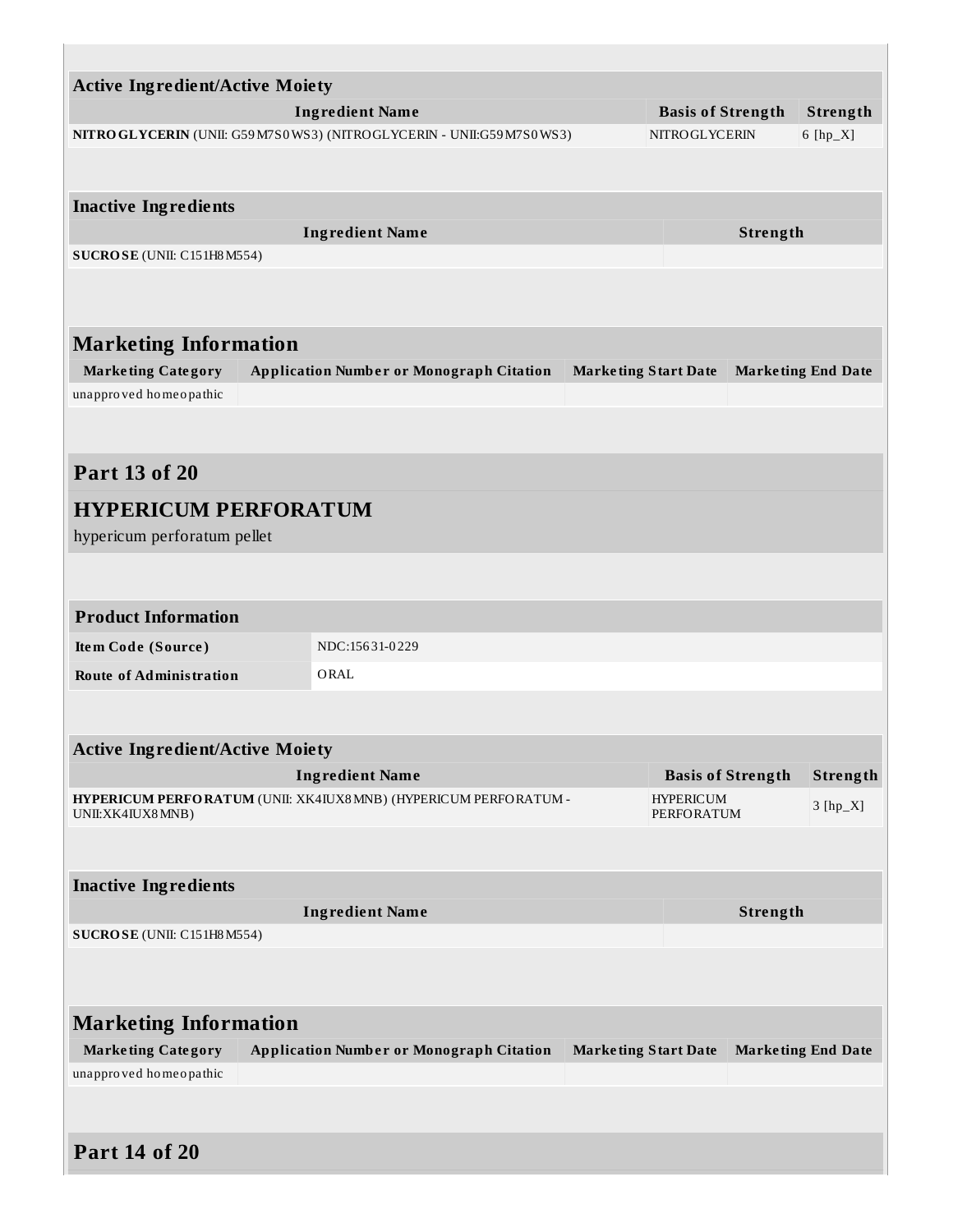| <b>IPECACUANHA</b><br>ipecacuanha pellet                    |                                                                                |                             |                              |                           |            |
|-------------------------------------------------------------|--------------------------------------------------------------------------------|-----------------------------|------------------------------|---------------------------|------------|
|                                                             |                                                                                |                             |                              |                           |            |
|                                                             |                                                                                |                             |                              |                           |            |
| <b>Product Information</b>                                  |                                                                                |                             |                              |                           |            |
| Item Code (Source)                                          | NDC:15631-0237                                                                 |                             |                              |                           |            |
| <b>Route of Administration</b>                              | ORAL                                                                           |                             |                              |                           |            |
|                                                             |                                                                                |                             |                              |                           |            |
| <b>Active Ingredient/Active Moiety</b>                      |                                                                                |                             |                              |                           |            |
|                                                             | <b>Ingredient Name</b>                                                         |                             | <b>Basis of Strength</b>     |                           | Strength   |
| <b>IPECAC</b> (UNII: 62I3C8233L) (IPECAC - UNII:62I3C8233L) |                                                                                | <b>IPECAC</b>               |                              |                           | $3 [hp_X]$ |
|                                                             |                                                                                |                             |                              |                           |            |
| <b>Inactive Ingredients</b>                                 |                                                                                |                             |                              |                           |            |
|                                                             | <b>Ingredient Name</b>                                                         |                             |                              | Strength                  |            |
| SUCROSE (UNII: C151H8M554)                                  |                                                                                |                             |                              |                           |            |
|                                                             |                                                                                |                             |                              |                           |            |
|                                                             |                                                                                |                             |                              |                           |            |
| <b>Marketing Information</b>                                |                                                                                |                             |                              |                           |            |
| <b>Marketing Category</b>                                   | <b>Application Number or Monograph Citation</b>                                | <b>Marketing Start Date</b> |                              | <b>Marketing End Date</b> |            |
| unapproved homeopathic                                      |                                                                                |                             |                              |                           |            |
|                                                             |                                                                                |                             |                              |                           |            |
| <b>Part 15 of 20</b>                                        |                                                                                |                             |                              |                           |            |
| <b>MERCURIUS SOLUBILIS</b>                                  |                                                                                |                             |                              |                           |            |
| mercurius solubilis pellet                                  |                                                                                |                             |                              |                           |            |
|                                                             |                                                                                |                             |                              |                           |            |
| <b>Product Information</b>                                  |                                                                                |                             |                              |                           |            |
| Item Code (Source)                                          | NDC:15631-0295                                                                 |                             |                              |                           |            |
| <b>Route of Administration</b>                              | ORAL                                                                           |                             |                              |                           |            |
|                                                             |                                                                                |                             |                              |                           |            |
|                                                             |                                                                                |                             |                              |                           |            |
| <b>Active Ingredient/Active Moiety</b>                      |                                                                                |                             |                              |                           |            |
|                                                             | <b>Ingredient Name</b>                                                         |                             | <b>Basis of Strength</b>     |                           | Strength   |
|                                                             | MERCURIUS SOLUBILIS (UNII: 324Y4038G2) (MERCURIUS SOLUBILIS - UNII:324Y4038G2) |                             | MERCURIUS SOLUBILIS 6 [hp_X] |                           |            |
|                                                             |                                                                                |                             |                              |                           |            |
| <b>Inactive Ingredients</b>                                 |                                                                                |                             |                              |                           |            |
|                                                             | <b>Ingredient Name</b>                                                         |                             |                              | Strength                  |            |
| SUCROSE (UNII: C151H8M554)                                  |                                                                                |                             |                              |                           |            |
|                                                             |                                                                                |                             |                              |                           |            |
|                                                             |                                                                                |                             |                              |                           |            |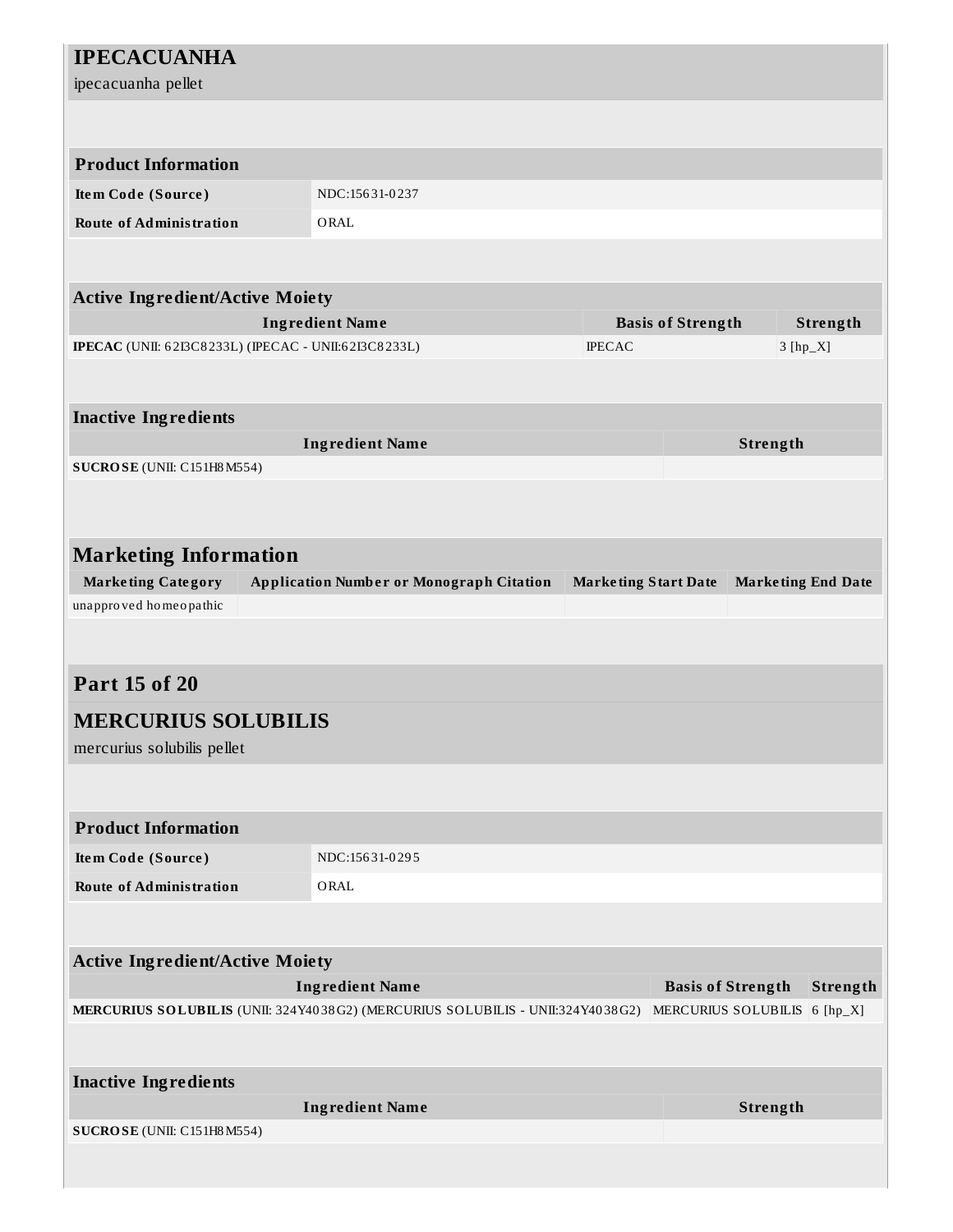| <b>Marketing Information</b>           |                                                                     |  |                             |                           |            |
|----------------------------------------|---------------------------------------------------------------------|--|-----------------------------|---------------------------|------------|
| <b>Marketing Category</b>              | <b>Application Number or Monograph Citation</b>                     |  | <b>Marketing Start Date</b> | <b>Marketing End Date</b> |            |
| unapproved homeopathic                 |                                                                     |  |                             |                           |            |
|                                        |                                                                     |  |                             |                           |            |
| <b>Part 16 of 20</b>                   |                                                                     |  |                             |                           |            |
| <b>NUX VOMICA</b>                      |                                                                     |  |                             |                           |            |
| nux vomica pellet                      |                                                                     |  |                             |                           |            |
|                                        |                                                                     |  |                             |                           |            |
| <b>Product Information</b>             |                                                                     |  |                             |                           |            |
| Item Code (Source)                     | NDC:15631-0317                                                      |  |                             |                           |            |
| <b>Route of Administration</b>         | ORAL                                                                |  |                             |                           |            |
|                                        |                                                                     |  |                             |                           |            |
| <b>Active Ingredient/Active Moiety</b> |                                                                     |  |                             |                           |            |
|                                        | <b>Ingredient Name</b>                                              |  | <b>Basis of Strength</b>    |                           | Strength   |
| SEED - UNII:269 XH139 19)              | STRYCHNOS NUX-VOMICA SEED (UNII: 269 XH13919) (STRYCHNOS NUX-VOMICA |  |                             | STRYCHNOS NUX-VOMICA      | $3 [hp_X]$ |
|                                        |                                                                     |  | <b>SEED</b>                 |                           |            |
|                                        |                                                                     |  |                             |                           |            |
| <b>Inactive Ingredients</b>            |                                                                     |  |                             |                           |            |
|                                        | <b>Ingredient Name</b>                                              |  |                             | Strength                  |            |
| SUCROSE (UNII: C151H8 M554)            |                                                                     |  |                             |                           |            |
|                                        |                                                                     |  |                             |                           |            |
| <b>Marketing Information</b>           |                                                                     |  |                             |                           |            |
| <b>Marketing Category</b>              | <b>Application Number or Monograph Citation</b>                     |  | <b>Marketing Start Date</b> | <b>Marketing End Date</b> |            |
| unapproved homeopathic                 |                                                                     |  |                             |                           |            |
|                                        |                                                                     |  |                             |                           |            |
|                                        |                                                                     |  |                             |                           |            |
| Part 17 of 20                          |                                                                     |  |                             |                           |            |
| PODOPHYLLUM PELTATUM                   |                                                                     |  |                             |                           |            |
| podophyllum peltatum pellet            |                                                                     |  |                             |                           |            |
|                                        |                                                                     |  |                             |                           |            |
| <b>Product Information</b>             |                                                                     |  |                             |                           |            |
| Item Code (Source)                     | NDC:15631-0354                                                      |  |                             |                           |            |
| <b>Route of Administration</b>         | ORAL                                                                |  |                             |                           |            |
|                                        |                                                                     |  |                             |                           |            |
| <b>Active Ingredient/Active Moiety</b> |                                                                     |  |                             |                           |            |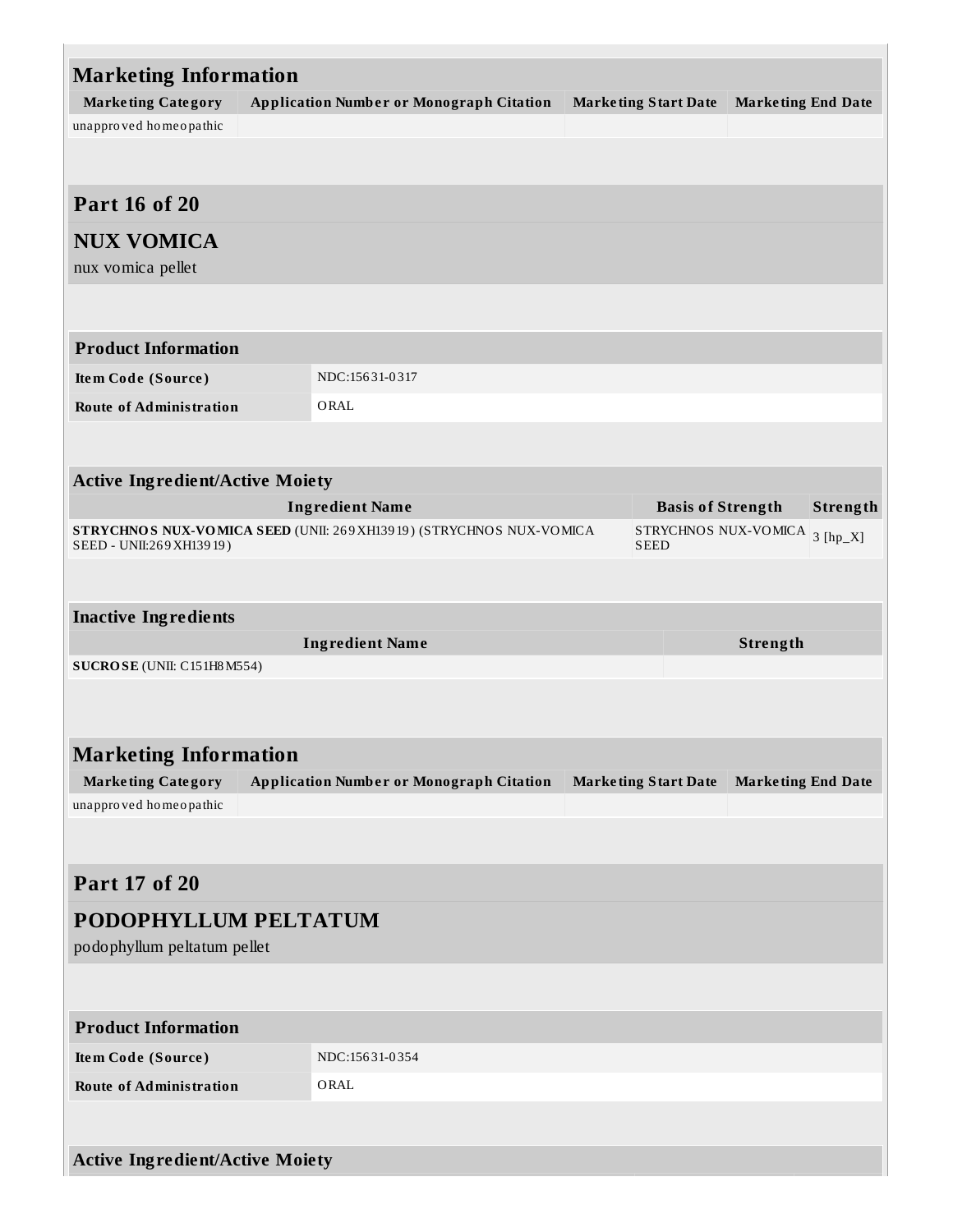|                                                                | <b>Ingredient Name</b>                                                | <b>Basis of Strength</b>    |          | Strength                  |
|----------------------------------------------------------------|-----------------------------------------------------------------------|-----------------------------|----------|---------------------------|
| PODOPHYLLUM (UNII: 2S713A4VP3) (PODOPHYLLUM - UNII:2S713A4VP3) |                                                                       | PODOPHYLLUM                 |          | $3 [hp_X]$                |
|                                                                |                                                                       |                             |          |                           |
| <b>Inactive Ingredients</b>                                    |                                                                       |                             |          |                           |
|                                                                | <b>Ingredient Name</b>                                                |                             | Strength |                           |
| SUCROSE (UNII: C151H8 M554)                                    |                                                                       |                             |          |                           |
|                                                                |                                                                       |                             |          |                           |
|                                                                |                                                                       |                             |          |                           |
| <b>Marketing Information</b>                                   |                                                                       |                             |          |                           |
| <b>Marketing Category</b>                                      | <b>Application Number or Monograph Citation</b>                       | <b>Marketing Start Date</b> |          | <b>Marketing End Date</b> |
| unapproved homeopathic                                         |                                                                       |                             |          |                           |
|                                                                |                                                                       |                             |          |                           |
|                                                                |                                                                       |                             |          |                           |
| <b>Part 18 of 20</b>                                           |                                                                       |                             |          |                           |
| <b>RHUS TOXICODENDRON</b>                                      |                                                                       |                             |          |                           |
| rhus toxicodendron pellet                                      |                                                                       |                             |          |                           |
|                                                                |                                                                       |                             |          |                           |
|                                                                |                                                                       |                             |          |                           |
| <b>Product Information</b>                                     |                                                                       |                             |          |                           |
| Item Code (Source)                                             | NDC:15631-0374                                                        |                             |          |                           |
| <b>Route of Administration</b>                                 | ORAL                                                                  |                             |          |                           |
|                                                                |                                                                       |                             |          |                           |
|                                                                |                                                                       |                             |          |                           |
| <b>Active Ingredient/Active Moiety</b>                         | <b>Ingredient Name</b>                                                | <b>Basis of Strength</b>    |          | Strength                  |
|                                                                | TO XICO DENDRON PUBESCENS LEAF (UNII: 6 IO 18 2RP7A) (TO XICO DENDRON | TOXICODENDRON               |          |                           |
| PUBESCENS LEAF - UNII:6 IO 182RP7A)                            |                                                                       | <b>PUBESCENS LEAF</b>       |          | $3 [hp_X]$                |
|                                                                |                                                                       |                             |          |                           |
| <b>Inactive Ingredients</b>                                    |                                                                       |                             |          |                           |
|                                                                | <b>Ingredient Name</b>                                                |                             | Strength |                           |
| SUCROSE (UNII: C151H8M554)                                     |                                                                       |                             |          |                           |
|                                                                |                                                                       |                             |          |                           |
|                                                                |                                                                       |                             |          |                           |
| <b>Marketing Information</b>                                   |                                                                       |                             |          |                           |
| <b>Marketing Category</b>                                      | <b>Application Number or Monograph Citation</b>                       | <b>Marketing Start Date</b> |          | <b>Marketing End Date</b> |
| unapproved homeopathic                                         |                                                                       |                             |          |                           |
|                                                                |                                                                       |                             |          |                           |
|                                                                |                                                                       |                             |          |                           |
| <b>Part 19 of 20</b>                                           |                                                                       |                             |          |                           |
| <b>FERRUM PHOSPHORICUM</b>                                     |                                                                       |                             |          |                           |
| ferrum phosphoricum tablet                                     |                                                                       |                             |          |                           |
|                                                                |                                                                       |                             |          |                           |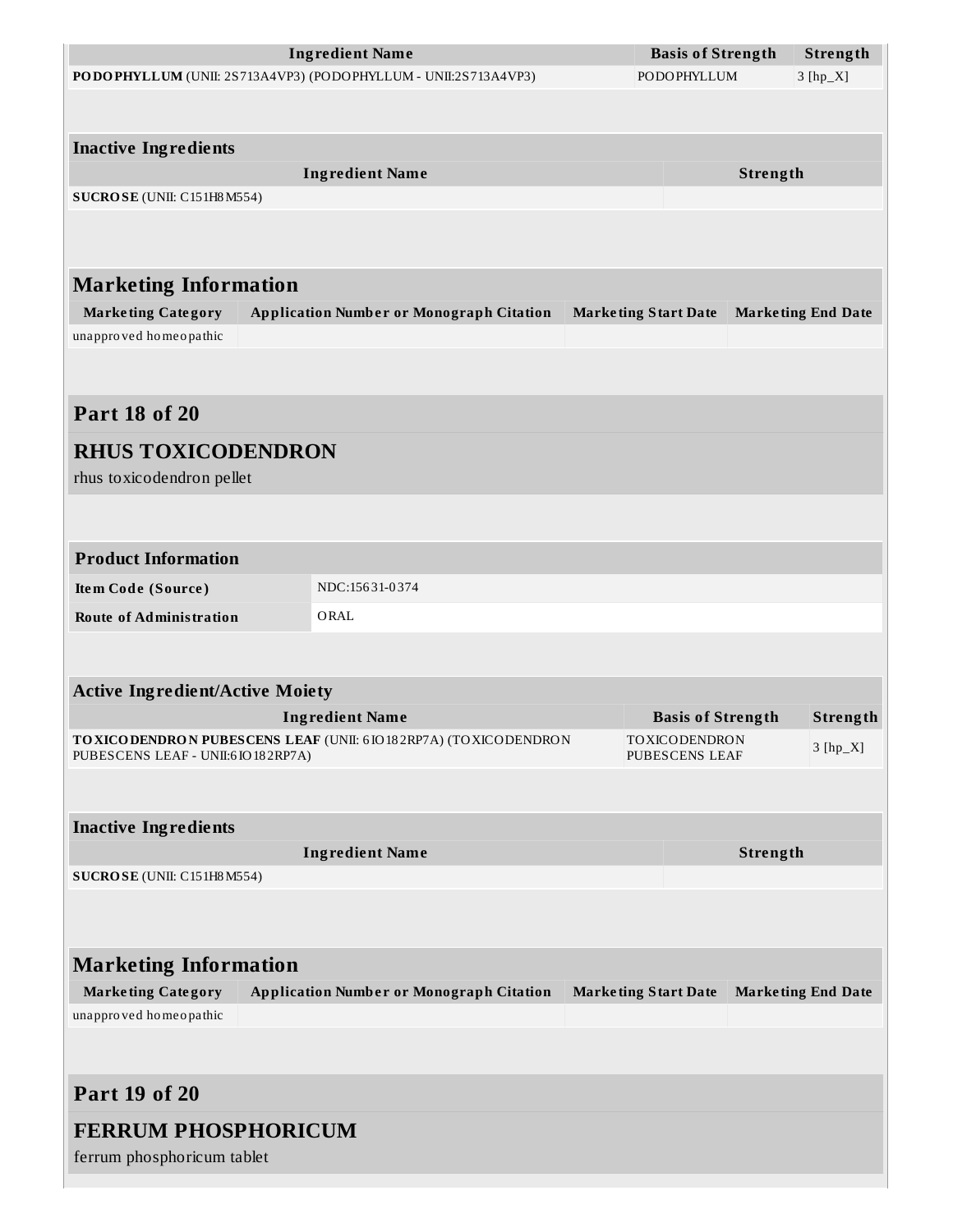| <b>Product Information</b>                                                                                               |              |                        |                                                 |  |                             |                              |                           |
|--------------------------------------------------------------------------------------------------------------------------|--------------|------------------------|-------------------------------------------------|--|-----------------------------|------------------------------|---------------------------|
| Item Code (Source)                                                                                                       |              | NDC:15631-0584         |                                                 |  |                             |                              |                           |
| <b>Route of Administration</b>                                                                                           |              | ORAL                   |                                                 |  |                             |                              |                           |
|                                                                                                                          |              |                        |                                                 |  |                             |                              |                           |
|                                                                                                                          |              |                        |                                                 |  |                             |                              |                           |
| <b>Active Ingredient/Active Moiety</b>                                                                                   |              |                        |                                                 |  |                             |                              |                           |
| FERROSOFERRIC PHOSPHATE (UNII: 91GQH815F7) (FERROSOFERRIC PHOSPHATE -                                                    |              | <b>Ingredient Name</b> |                                                 |  | <b>FERROSOFERRIC</b>        | <b>Basis of Strength</b>     | Strength                  |
| UNII:91GQH815F7)                                                                                                         |              |                        |                                                 |  | <b>PHOSPHATE</b>            |                              | $1$ [hp_X]                |
|                                                                                                                          |              |                        |                                                 |  |                             |                              |                           |
| <b>Inactive Ingredients</b>                                                                                              |              |                        |                                                 |  |                             |                              |                           |
|                                                                                                                          |              | <b>Ingredient Name</b> |                                                 |  |                             | Strength                     |                           |
| LACTOSE (UNII: J2B2A4N98G)                                                                                               |              |                        |                                                 |  |                             |                              |                           |
|                                                                                                                          |              |                        |                                                 |  |                             |                              |                           |
|                                                                                                                          |              |                        |                                                 |  |                             |                              |                           |
| <b>Product Characteristics</b><br>Color                                                                                  | white        |                        | <b>Score</b>                                    |  |                             | no score                     |                           |
| <b>Shape</b>                                                                                                             | <b>ROUND</b> |                        | <b>Size</b>                                     |  |                             | 3mm                          |                           |
| Flavor                                                                                                                   |              |                        | <b>Imprint Code</b>                             |  |                             |                              |                           |
| <b>Contains</b>                                                                                                          |              |                        |                                                 |  |                             |                              |                           |
|                                                                                                                          |              |                        |                                                 |  |                             |                              |                           |
| <b>Marketing Information</b>                                                                                             |              |                        |                                                 |  |                             |                              |                           |
| <b>Marketing Category</b>                                                                                                |              |                        | <b>Application Number or Monograph Citation</b> |  | <b>Marketing Start Date</b> |                              | <b>Marketing End Date</b> |
| unapproved homeopathic                                                                                                   |              |                        |                                                 |  |                             |                              |                           |
|                                                                                                                          |              |                        |                                                 |  |                             |                              |                           |
| <b>Part 20 of 20</b>                                                                                                     |              |                        |                                                 |  |                             |                              |                           |
| <b>CALENDULA OFF</b>                                                                                                     |              |                        |                                                 |  |                             |                              |                           |
| calendula off gel                                                                                                        |              |                        |                                                 |  |                             |                              |                           |
|                                                                                                                          |              |                        |                                                 |  |                             |                              |                           |
|                                                                                                                          |              |                        |                                                 |  |                             |                              |                           |
| <b>Product Information</b>                                                                                               |              |                        |                                                 |  |                             |                              |                           |
| Item Code (Source)                                                                                                       |              | NDC:15631-2310         |                                                 |  |                             |                              |                           |
| <b>Route of Administration</b>                                                                                           |              | <b>TOPICAL</b>         |                                                 |  |                             |                              |                           |
|                                                                                                                          |              |                        |                                                 |  |                             |                              |                           |
| <b>Active Ingredient/Active Moiety</b>                                                                                   |              |                        |                                                 |  |                             |                              |                           |
|                                                                                                                          |              | <b>Ingredient Name</b> |                                                 |  |                             | <b>Basis of Strength</b>     | Strength                  |
| <b>CALENDULA OFFICINALIS FLOWERING TOP (UNII: 18E7415PXQ) (CALENDULA</b><br>OFFICINALIS FLOWERING TOP - UNII:18E7415PXQ) |              |                        |                                                 |  | <b>FLOWERING TOP</b>        | <b>CALENDULA OFFICINALIS</b> | $1[hp_X]$<br>in $1g$      |
|                                                                                                                          |              |                        |                                                 |  |                             |                              |                           |
|                                                                                                                          |              |                        |                                                 |  |                             |                              |                           |